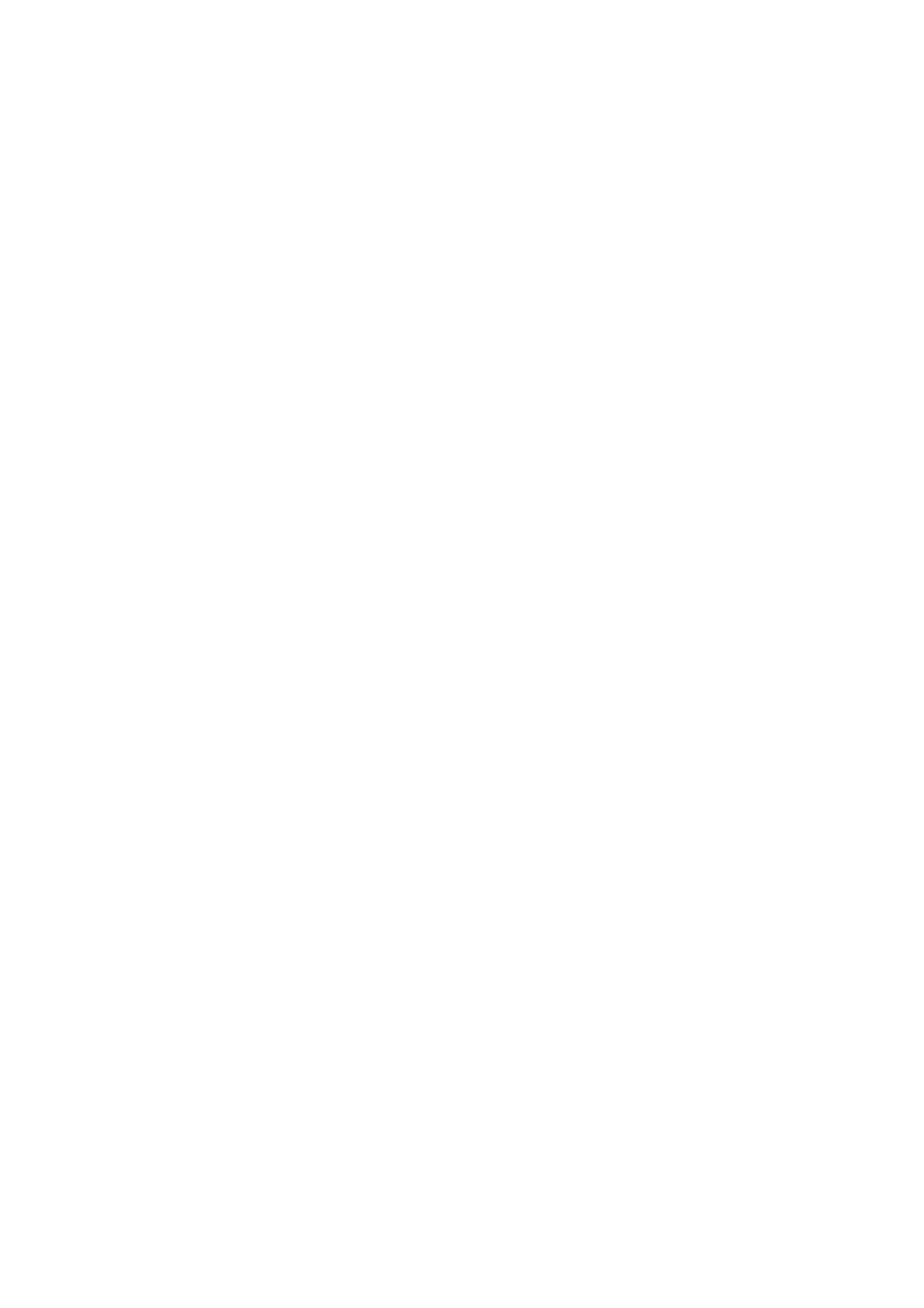*I certify that this public bill, which originated in the Legislative Assembly, has finally passed the Legislative Council and the Legislative Assembly of New South Wales.*

> *Clerk of the Legislative Assembly. Legislative Assembly, Sydney, , 2009*



New South Wales

# **Judicial Officers Amendment Bill 2009**

Act No , 2009

An Act to amend the *Judicial Officers Act 1986* in relation to judicial officers exchange arrangements and incompatibility of office.

*I have examined this bill and find it to correspond in all respects with the bill as finally passed by both Houses.*

*Assistant Speaker of the Legislative Assembly.*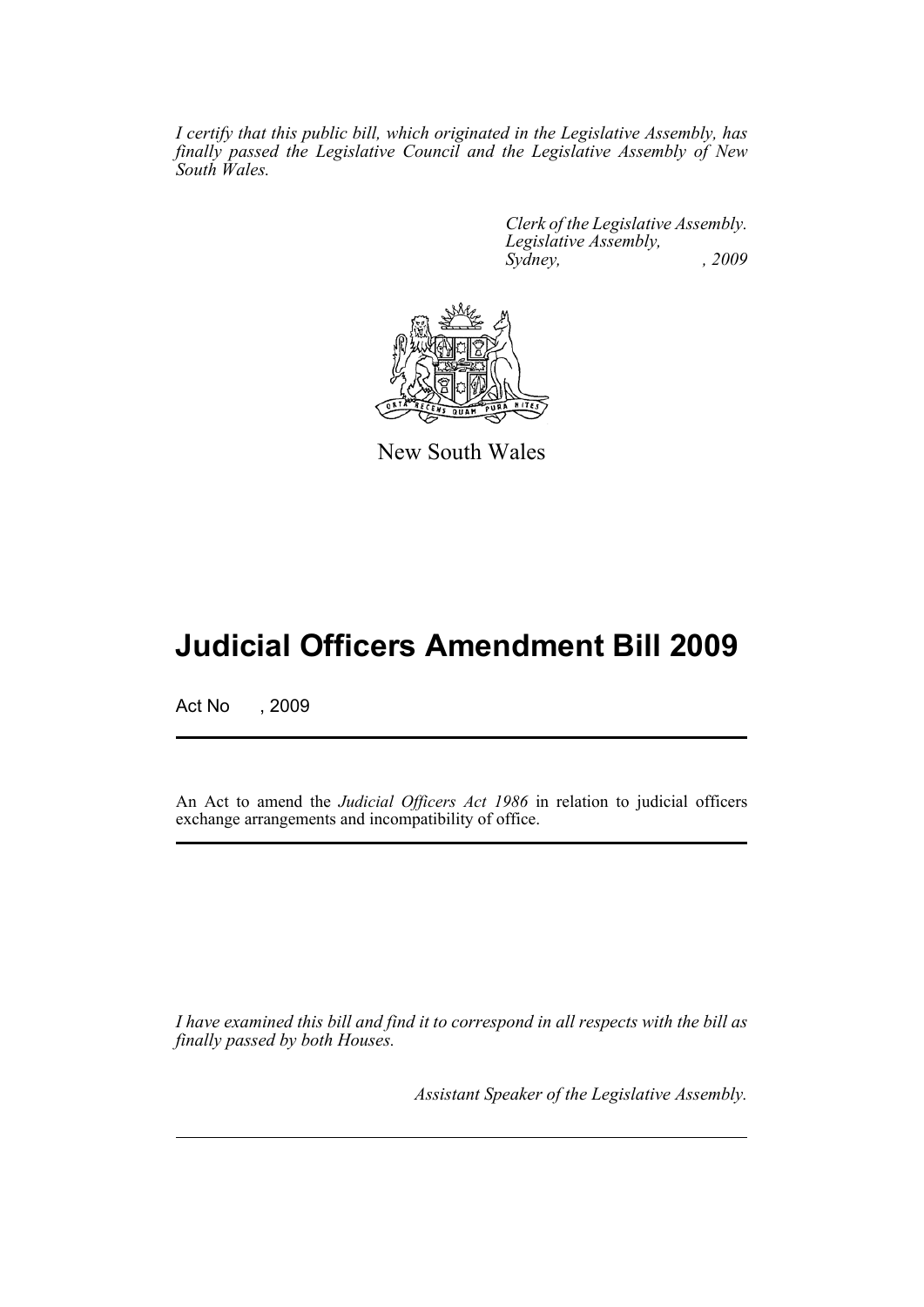Clause 1 Judicial Officers Amendment Bill 2009

# <span id="page-3-0"></span>**The Legislature of New South Wales enacts:**

# **1 Name of Act**

This Act is the *Judicial Officers Amendment Act 2009*.

# <span id="page-3-1"></span>**2 Commencement**

This Act commences on the date of assent to this Act.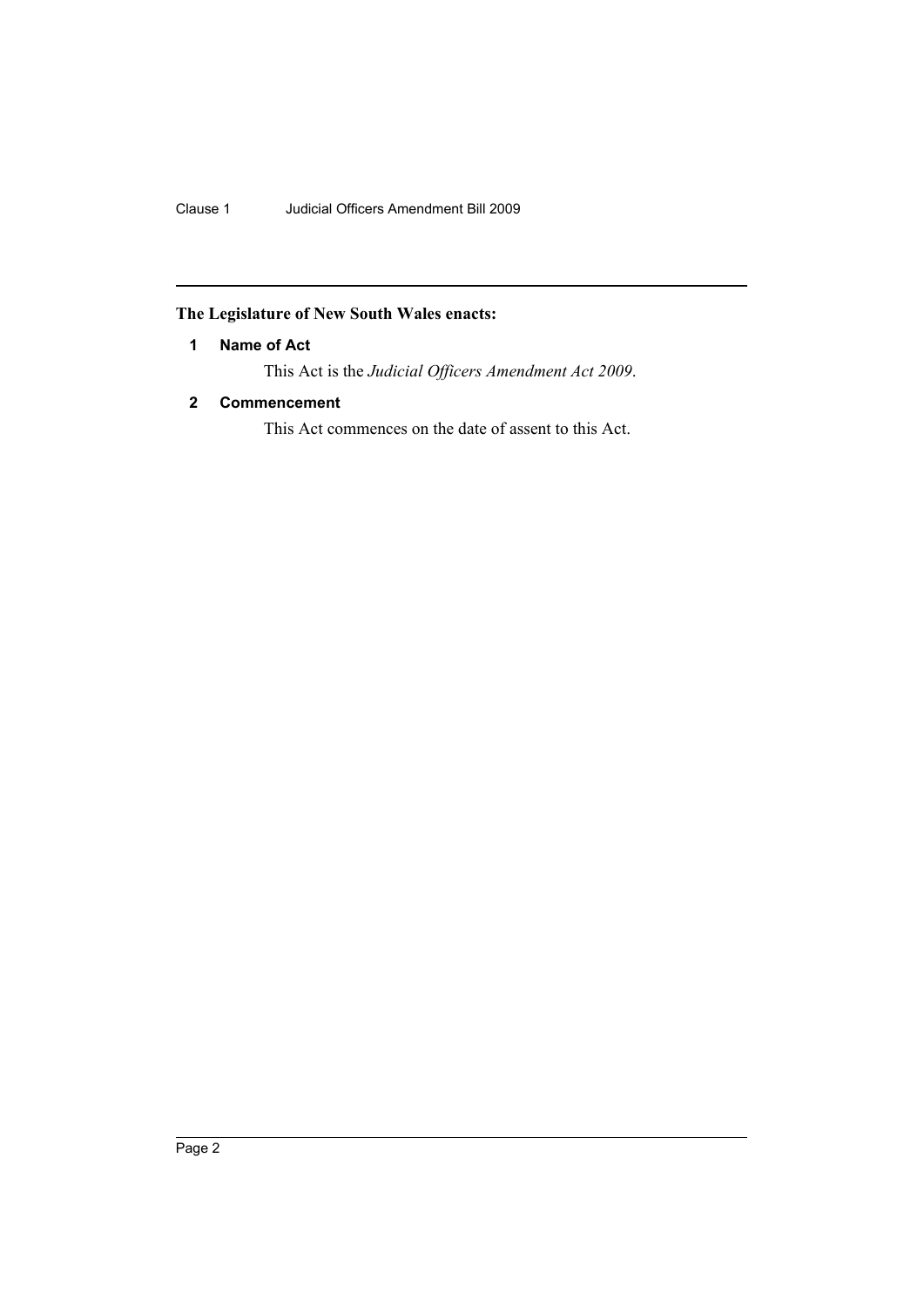Amendment of Judicial Officers Act 1986 No 100

# <span id="page-4-0"></span>**Schedule 1 Amendment of Judicial Officers Act 1986 No 100**

#### **[1] Section 3 Definitions**

Insert "(except in Part 7A)" after "means" in the definition of *judicial officer* in section  $3(1)$ .

**[2] Section 43A Judicial office not affected by appointment to act in another judicial office**

Omit the section.

## **[3] Part 7A**

Insert after Part 7:

# **Part 7A Appointment of judicial officers to other positions**

# **Division 1 Judicial officers exchange**

#### **43B Definitions**

In this Division:

*corresponding court*, in relation to a NSW court, means a court of another jurisdiction listed in Column 2 of Schedule 4A opposite the NSW court listed in Column 1 of Schedule 4A. *court* includes tribunal.

*judicial exchange arrangement* means an arrangement under section 43C.

*judicial officer* means a judge, magistrate or other person who, whether alone or together with others, constitutes a court, but does not include a lay member of a court.

*NSW court* means a court of this jurisdiction listed in Column 1 of Schedule 4A.

*participating jurisdiction* means the Commonwealth, another State, a Territory or another country if under the law of that jurisdiction a judicial exchange arrangement may be entered into with the Attorney General of this jurisdiction.

*this jurisdiction* means New South Wales.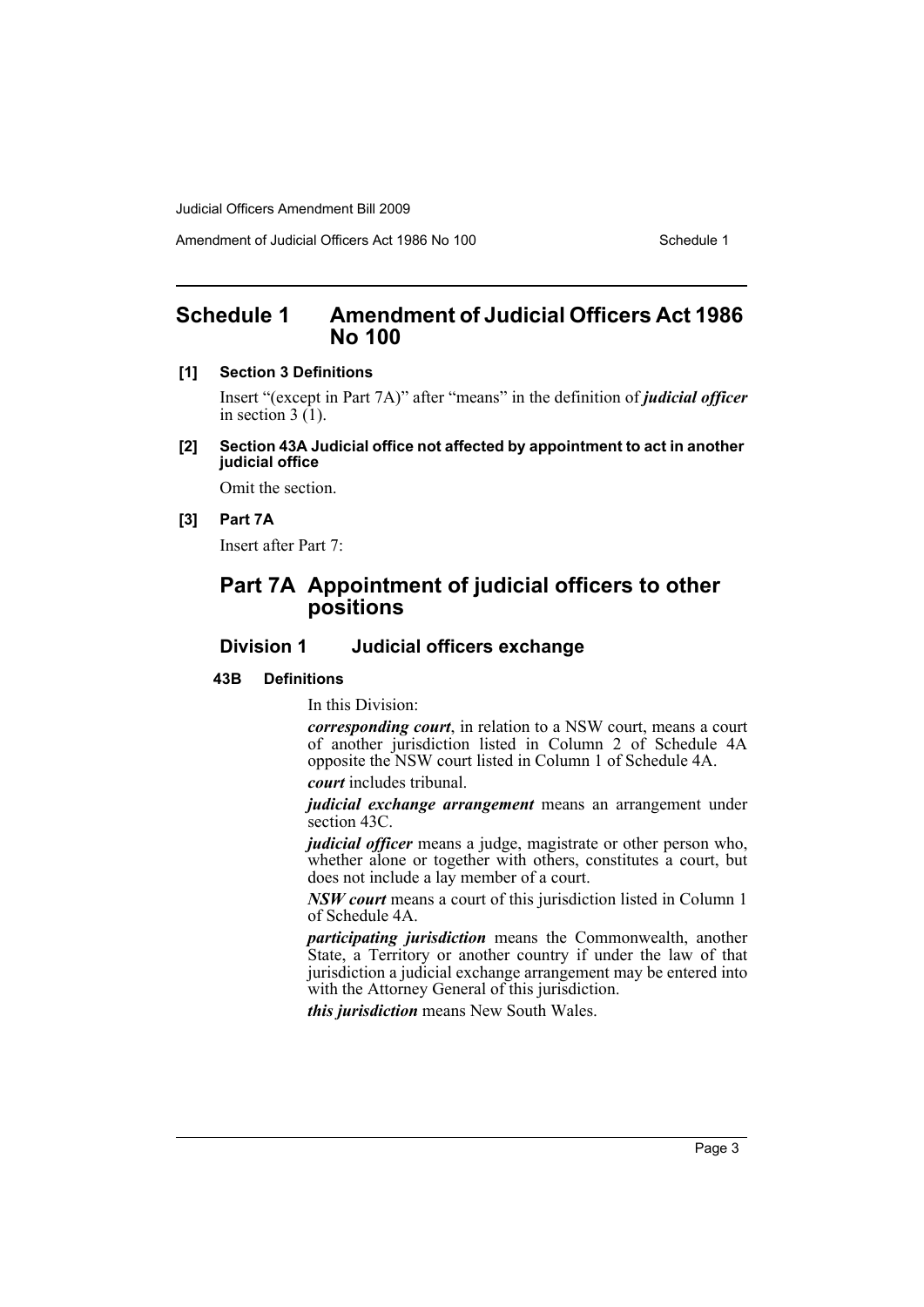Schedule 1 Amendment of Judicial Officers Act 1986 No 100

#### **43C Establishment of judicial exchange arrangements**

- (1) The Attorney General of this jurisdiction may enter into an arrangement with the Attorney General of a participating jurisdiction for the temporary transfer of judicial officers between NSW courts and corresponding courts.
- (2) An arrangement under this section cannot provide for the transfer of judicial officers to a federal court of the Commonwealth.
- (3) Without limiting subsection (1), an arrangement under this section:
	- (a) may require transfers to a court to be subject to the prior approval of either or both of the following:
		- (i) the Attorney General of this jurisdiction,
		- (ii) the Attorney General of the participating jurisdiction, and
	- (b) may establish the manner and form in which a transfer to a court is to be made or terminated, and
	- (c) may determine the rank, title, status and precedence of a transferred judicial officer.

#### **43D Transfer of judicial officer of another jurisdiction to NSW court**

- (1) This section applies if a judicial exchange arrangement provides for the transfer to a NSW court of a judicial officer of a corresponding court.
- (2) The senior judicial officer of the NSW court may, in accordance with the judicial exchange arrangement and with the concurrence of the senior judicial officer of the corresponding court, appoint a judicial officer of the corresponding court to act as a judicial officer of the NSW court.
- (3) The judicial officer of the corresponding court is qualified for appointment despite any law of this jurisdiction to the contrary.
- (4) The maximum term for which an appointment under this section may be made on any one occasion is 6 months.
- (5) However, an appointment under this section may not extend beyond the retirement age for judicial officers of the NSW court.
- (6) A judicial officer of a corresponding court may be appointed under this section to more than one NSW court.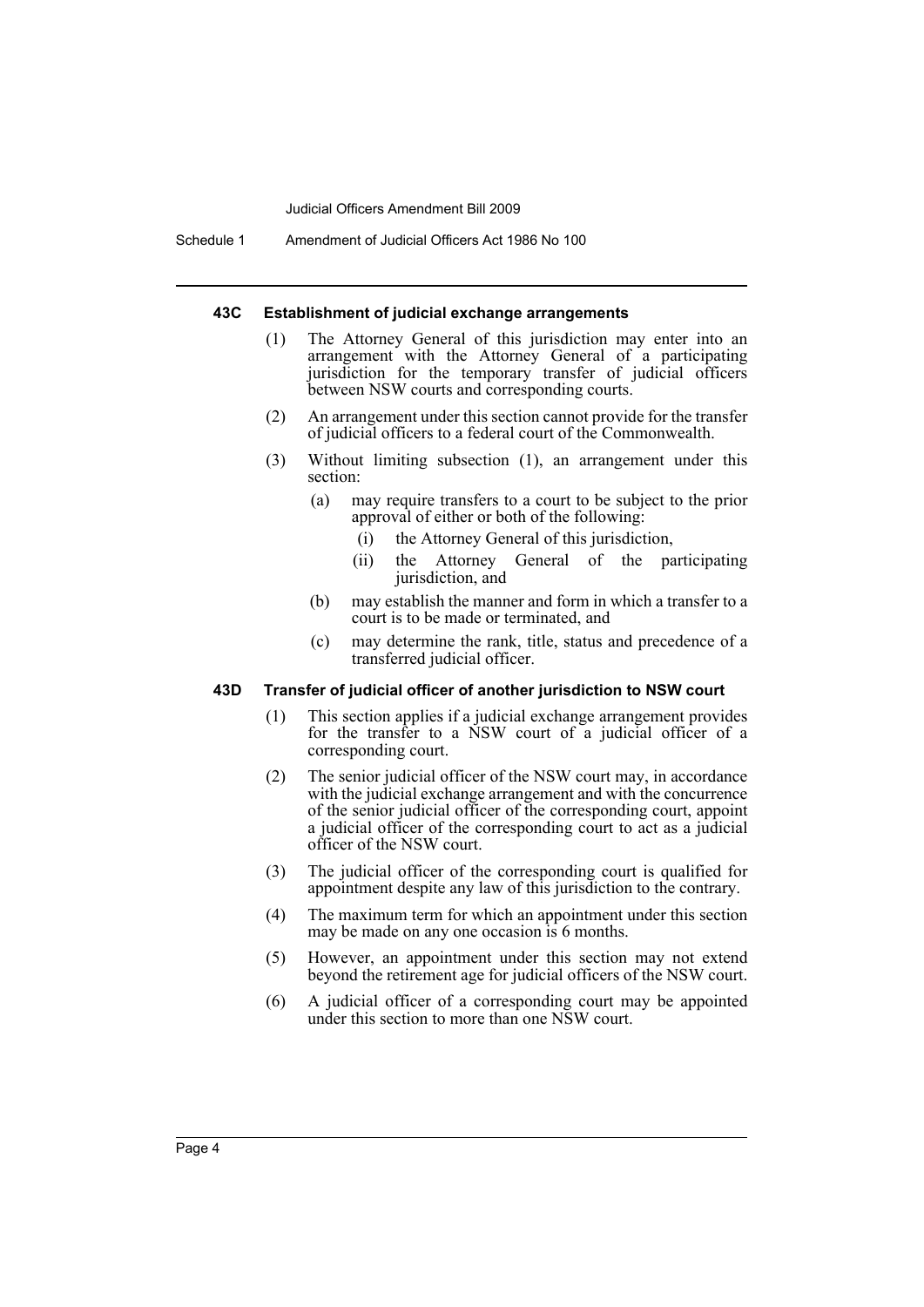Amendment of Judicial Officers Act 1986 No 100 Schedule 1

- (7) An appointment under this section may at any time be terminated, in accordance with the judicial exchange arrangement, by the senior judicial officer of either the NSW court or the corresponding court.
- (8) A judicial officer whose appointment under this section has ceased may complete or otherwise continue to deal with any matters relating to proceedings in the NSW court that have been heard, or partly heard, by the judicial officer before the appointment under this section ceased.

#### **43E Service in NSW court of judicial officer of another jurisdiction**

- (1) This section applies to a judicial officer of a corresponding court who is appointed to act as a judicial officer of a NSW court in accordance with a judicial exchange arrangement.
- (2) While acting as a judicial officer of the NSW court, the judicial officer of the corresponding court has all the powers, authorities, privileges and immunities of, and is taken to be for all purposes, a judicial officer of the NSW court.
- (3) Despite subsection (2), the laws of this jurisdiction concerning:
	- (a) the remuneration, allowances and other conditions of service of judicial officers, and
	- (b) the pension or other superannuation entitlements of judicial officers and related provisions, and
	- (c) the removal or suspension of judicial officers from office,

do not apply to the judicial officer of the corresponding court while acting as a judicial officer of the NSW court.

### **43F Service of NSW judicial officer in corresponding court**

- (1) This section applies to a judicial officer of a NSW court who is appointed to act as a judicial officer of a corresponding court in accordance with a judicial exchange arrangement.
- (2) For the purposes of the laws of this jurisdiction concerning:
	- (a) the remuneration, allowances and other conditions of service of judicial officers, and
	- (b) the pension or other superannuation entitlements of judicial officers and related provisions, and
	- (c) the removal or suspension of judicial officers from office,

the judicial officer's service as a judicial officer of the corresponding court is taken to be service as a judicial officer of the NSW court.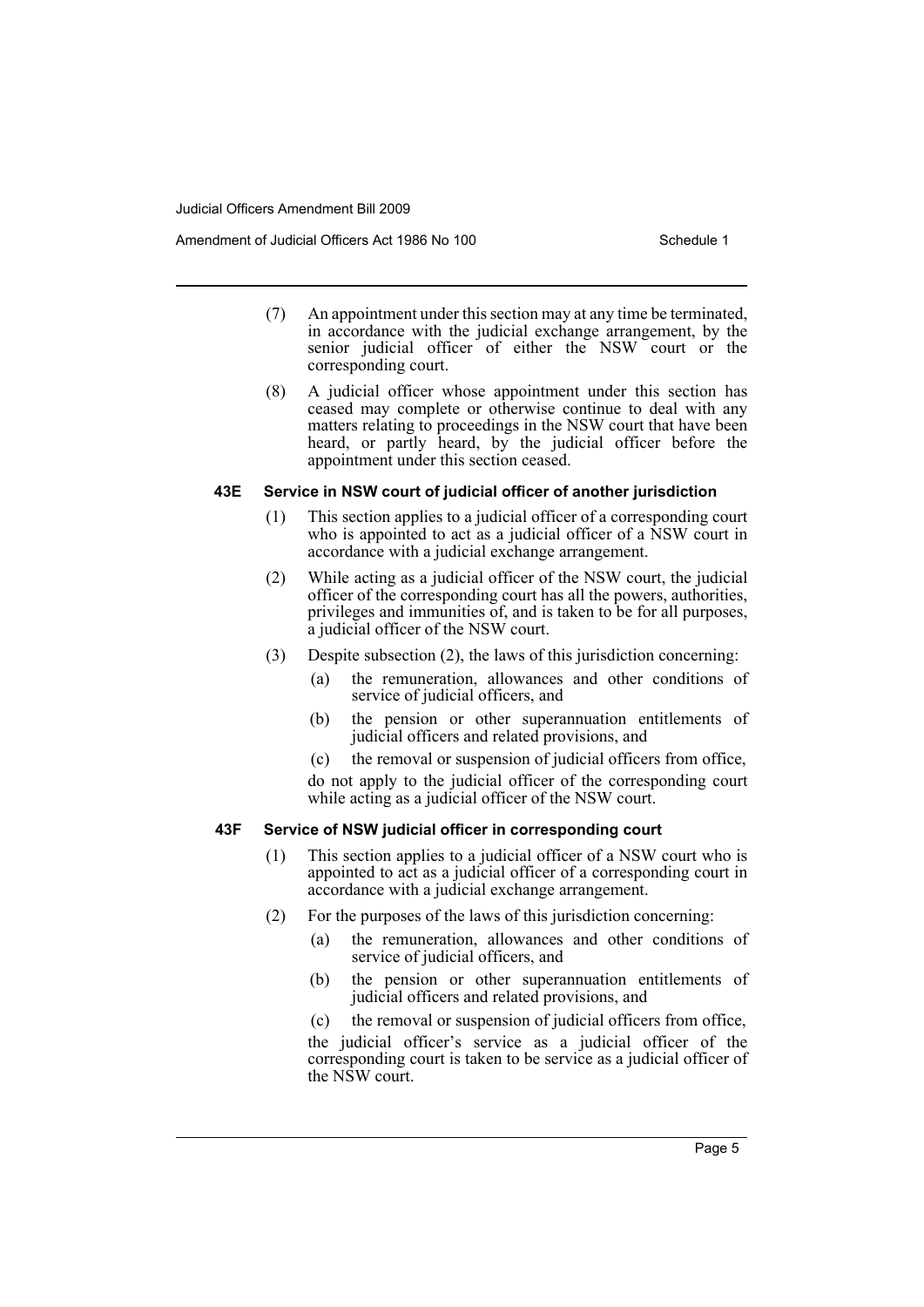Schedule 1 Amendment of Judicial Officers Act 1986 No 100

#### **43G Other arrangements not affected**

This Division does not limit or affect any other arrangements under which:

- (a) a judicial officer of another jurisdiction may be appointed or act as a judicial officer of this jurisdiction, or
- (b) a judicial officer of this jurisdiction may be appointed or act as a judicial officer of another jurisdiction.

## **43H Amendment of Schedule 4A**

The regulations may amend or replace Schedule 4A.

## **Division 2 General**

#### **43I Judicial office not affected by appointment to another judicial office**

(1) In this section:

*court* includes a tribunal (however described) that exercises functions of a judicial nature or functions of a similar nature (such as conciliation functions, arbitration functions, disciplinary functions or administrative review functions).

*judicial office* extends to the office of any member of a court, but only if the holder of the office is required to be a judicial officer or have legal qualifications.

- (2) The doctrine of incompatibility of office:
	- (a) does not operate to prevent the holder of a judicial office (the *original office*) from being appointed to another judicial office (the *additional office*), and
	- (b) does not operate to effect or require the surrender or vacation of the original office as a result of the appointment to the additional office.
- (3) This section applies:
	- (a) even if the original office or the additional office is held on an acting or temporary basis, and
	- (b) even if the original office or the additional office is a judicial office of another jurisdiction (including, but not limited to, judicial offices to which appointments are made in accordance with arrangements under Division 1), and
	- (c) even if an appeal lies from a decision of the court of one of the judicial offices to the court of the other judicial office, and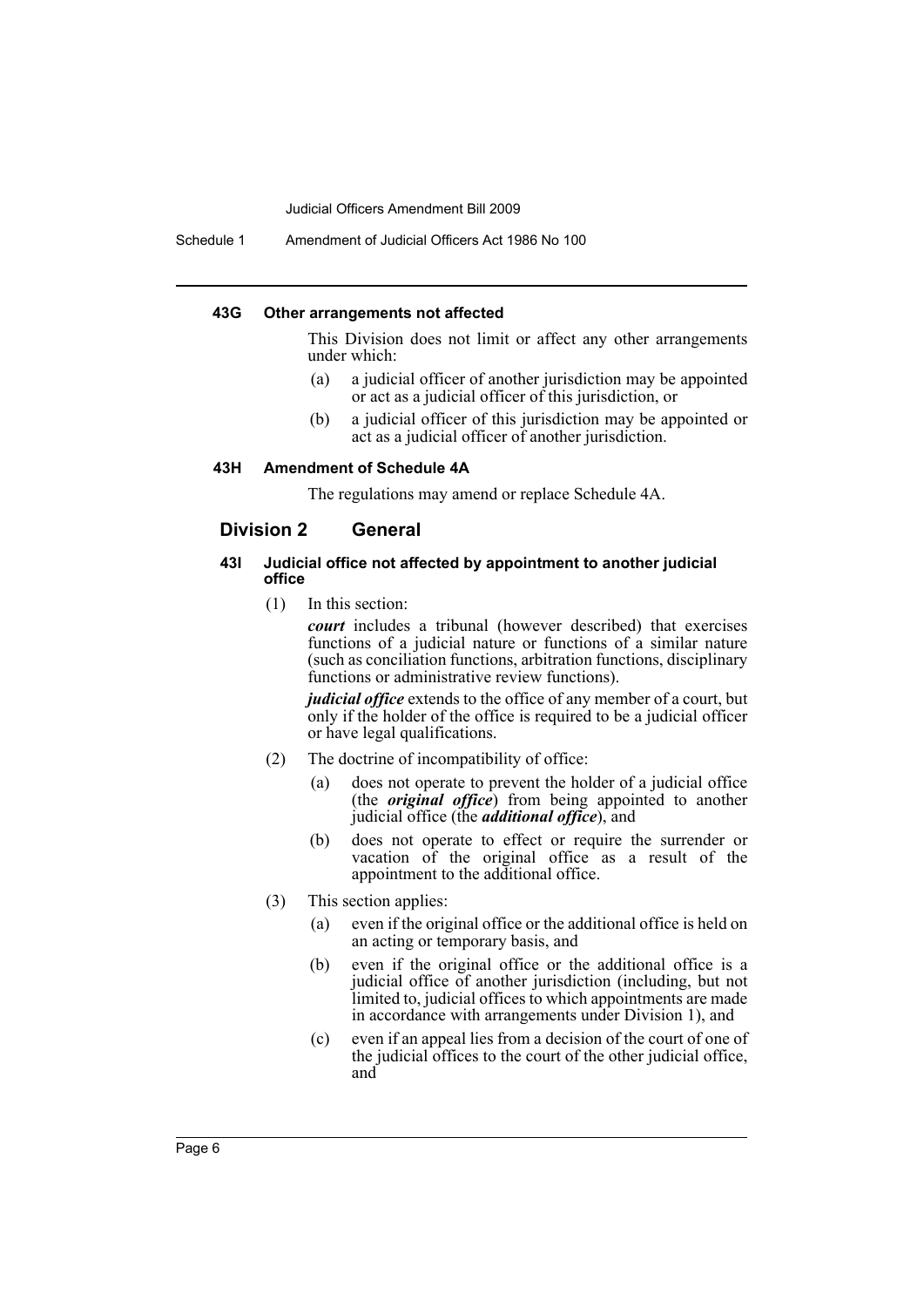Amendment of Judicial Officers Act 1986 No 100

(d) even if the courts of the judicial offices are not of the same status.

## **[4] Schedule 4A**

Insert after Schedule 4:

# **Schedule 4A NSW and corresponding courts**

| Column 1                                                                    | Column <sub>2</sub>                                                                                                                                                                      |
|-----------------------------------------------------------------------------|------------------------------------------------------------------------------------------------------------------------------------------------------------------------------------------|
| <b>NSW court</b>                                                            | <b>Corresponding court</b>                                                                                                                                                               |
| Supreme Court;<br>Industrial Court;<br>Land and<br><b>Environment Court</b> | Federal Court of Australia<br>Supreme Court of any State (other than Queensland) or of a<br>Territory                                                                                    |
| District Court;                                                             | County Court of Victoria                                                                                                                                                                 |
| Drug Court                                                                  | District Court of South Australia                                                                                                                                                        |
|                                                                             | Youth Court of South Australia (constituted by a Judge)                                                                                                                                  |
|                                                                             | Environment, Resources and Development Court of South<br>Australia                                                                                                                       |
|                                                                             | Industrial Relations Court of South Australia                                                                                                                                            |
|                                                                             | District Court of Western Australia                                                                                                                                                      |
| Local Court;<br>Children's Court;                                           | Magistrates Courts of Victoria, Tasmania, South Australia,<br>Western Australia and the ACT                                                                                              |
| Coroner's Court                                                             | Coroners Court of South Australia                                                                                                                                                        |
|                                                                             | Youth Court of South Australia (constituted by a Magistrate)<br>Warden's Courts of South Australia and the Northern Territory<br>Court of Summary Jurisdiction of the Northern Territory |
|                                                                             | Local Court of the Northern Territory<br>Alcohol Court of the Northern Territory                                                                                                         |
|                                                                             | Youth Justice Court of the Northern Territory                                                                                                                                            |
|                                                                             |                                                                                                                                                                                          |
|                                                                             | Work Health Court of the Northern Territory<br>Children's Court of Western Australia                                                                                                     |
|                                                                             |                                                                                                                                                                                          |
| Administrative<br>Decisions Tribunal                                        | Victorian Civil and Administrative Tribunal                                                                                                                                              |
|                                                                             | State Administrative Tribunal of Western Australia                                                                                                                                       |

# **[5] Schedule 6 Savings and transitional provisions**

Insert at the end of clause 1 (1):

*Judicial Officers Amendment Act 2009*